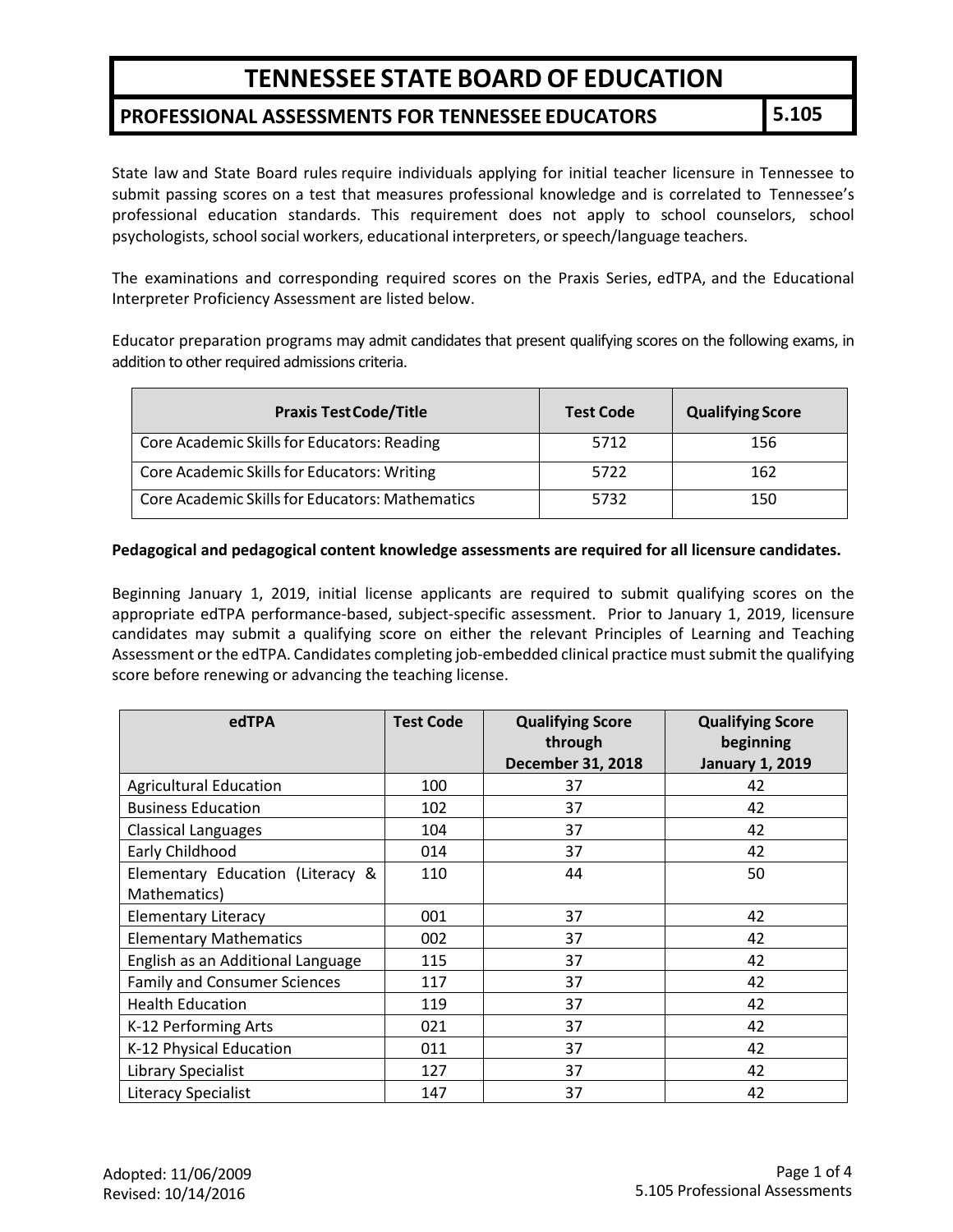### **PROFESSIONAL ASSESSMENTS FOR TENNESSEE EDUCATORS 5.105**

| <b>Middle Childhood Mathematics</b> | 016 | 37 | 42 |
|-------------------------------------|-----|----|----|
| Middle Childhood Science            | 017 | 37 | 42 |
| Middle Childhood English-Language   | 018 | 37 | 42 |
| Arts                                |     |    |    |
| History/Social<br>Middle Childhood  | 019 | 37 | 42 |
| <b>Studies</b>                      |     |    |    |
| Secondary English-Language Arts     | 003 | 37 | 42 |
| Secondary History/Social Studies    | 004 | 37 | 42 |
| <b>Secondary Mathematics</b>        | 005 | 37 | 42 |
| <b>Secondary Science</b>            | 006 | 37 | 42 |
| <b>Special Education</b>            | 012 | 37 | 42 |
| Technology<br>Engineering<br>and    | 143 | 37 | 42 |
| Education                           |     |    |    |
| <b>Visual Arts</b>                  | 015 | 37 | 42 |
| World Language                      | 020 | 32 | 36 |

For all endorsement areas that do not have a required performance-based assessment, a passing score on one (1) of the following Principles of Learning and Teaching tests is required.

| <b>Praxis Test Code/Title</b>                             | <b>Test Code</b> | <b>Passing Score</b> |
|-----------------------------------------------------------|------------------|----------------------|
| Principles of Learning and Teaching (PLT) Early Childhood | 5621             | 157                  |
| Principles of Learning and Teaching (PLT) K-6             | 5622             | 160                  |
| Principles of Learning and Teaching (PLT) 5-9             | 5623             | 160                  |
| Principles of Learning and Teaching (PLT) 7-12            | 5624             | 157                  |

- Candidates seeking licensure in early childhood education pre-K-3 or preschool/early childhood special education pre-K-3, who are not completing the relevant edTPA, are encouraged to take the Principles of Learning and Teaching (PLT) Early Childhood or PLT K-6.
- Candidates seeking licensure in elementary education K-5/K-6, who are not completing the relevant edTPA, are encouraged to take PLT K-5. Candidates seeking licensure in one (1) of the middle grades endorsement areas 6-8/4-8 are encouraged to take PLT 5-9.
- Candidates seeking licensure in secondary education areas, who are not completing the relevant edTPA, are encouraged to take PLT 7-12. Candidates seeking licensure in K-12, or PreK-12 areas may choose from PLT Early Childhood, PLT K-6, PLT 5-9, or PLT 7-12.
- Candidates seeking licensure renewal or advancement in occupational areas are required to pass the PLT 7-12.
- Candidates for licensure as School Counselor, School Psychologist, and Speech/Language Pathologist are required to take only the content knowledge exam for the endorsement (no PLT is required for these endorsements).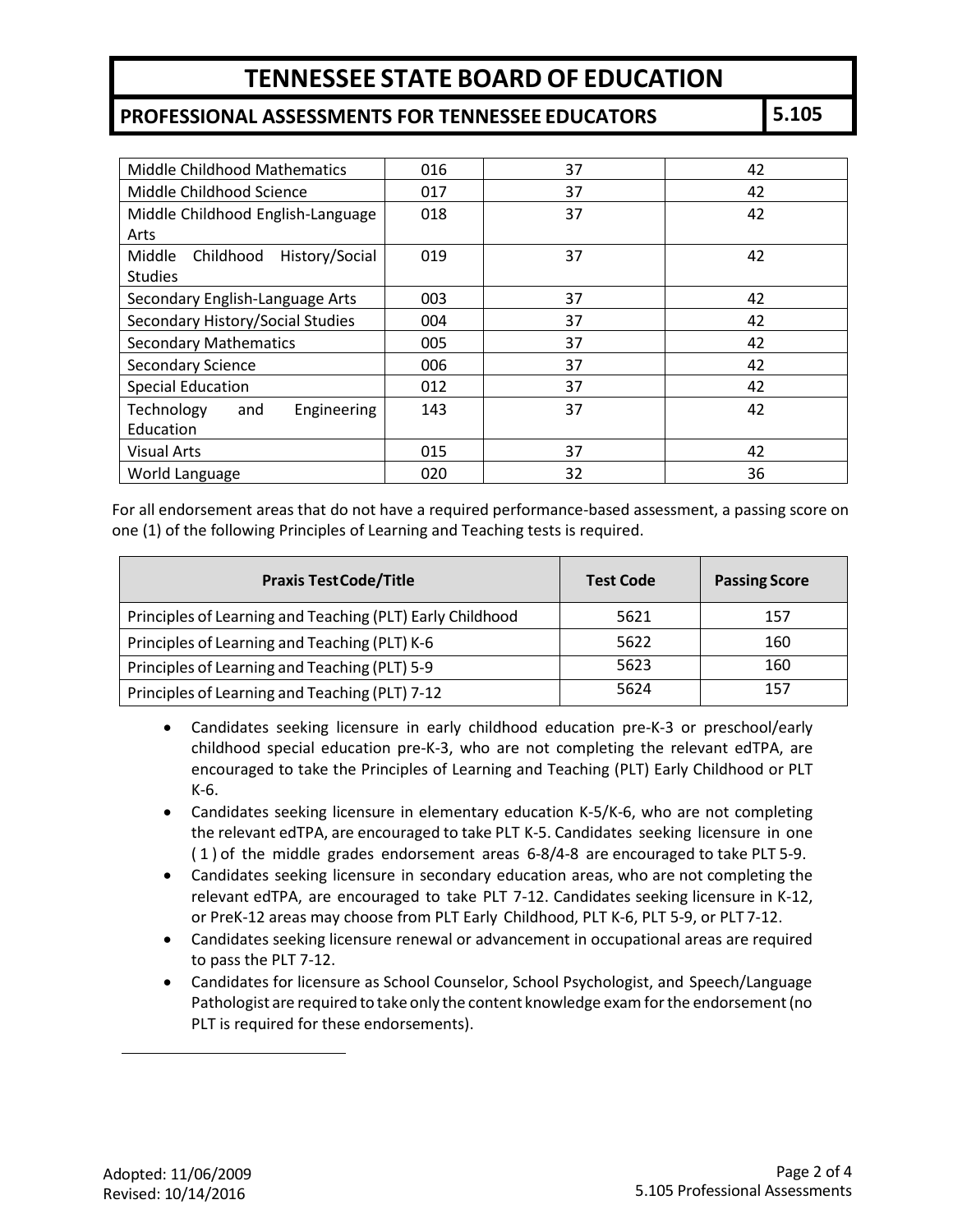## **PROFESSIONAL ASSESSMENTS FOR TENNESSEE EDUCATORS 5.105**

#### **Specialty Area Tests**

Applicants for licensure in Tennessee must also submit passing scores on the content specialty area test(s) for all endorsements to be listed on the licenses. For endorsements with new qualifyingscores, the last date that the old test and/or old scores will be accepted is July 1, 2017.

| <b>Endorsement Area</b>                         | <b>Test</b><br>Code | <b>Test Title</b>                                                | Passing<br><b>Score</b> |
|-------------------------------------------------|---------------------|------------------------------------------------------------------|-------------------------|
| Instructional Leader-Beginning                  | 6011                | School Leader Licensure Assessment                               | 160                     |
| American Sign Language Pre-K-12/6-12            | 0634                | American Sign Language Proficiency Interview (ASLP) <sup>1</sup> | ASLPI $3+2$             |
| Agriculture Education 6-12/7-12                 | 5701                | Agriculture                                                      | 147                     |
| Visual ArtsK-12                                 | 5135                | Art: Content and Analysis                                        | 161                     |
| Biology 6-12/7-12                               | 5235                | Biology: Content Knowledge                                       | 148                     |
| Business Education 6-12/7-12                    | 5101                | Business Education: Content Knowledge                            | 154                     |
| Chemistry 6-12/7-12                             | 5245                | Chemistry: Content Knowledge                                     | 152                     |
| Chinese (Mandarin) 6-12/PreK-12                 | 5665                | Chinese (Mandarin): World Language                               | 164                     |
| Early Child EdPreK-3                            | 5024                | <b>Education of Young Children</b>                               | 160                     |
|                                                 | 5018                | Elementary Education: Content Knowledge                          | 163                     |
|                                                 | 5203                | Teaching Reading: Elementary Education                           | 162                     |
| Early Dev. & Learning PreK-K (Dual Endorsement) | 5024                | Education of Young Children                                      | 160                     |
|                                                 | 5018                | Elementary Education: Content Knowledge                          | 163                     |
|                                                 | 5691                | Spec. Educ.: Preschool/ECE                                       | 159                     |
| Earth Science 6-12/7-12                         | 5571                | Earth & Space Science: Cont. Knowledge                           | 150                     |
| Economics 6-12/7-12                             | 5911                | Economics                                                        | 150                     |
| <b>Educational Interpreter</b>                  | N/A                 | Educational Interpreter Proficiency Assessment -                 | 3.5                     |
|                                                 |                     | Performance Assessment                                           |                         |
|                                                 |                     | Educational Interpreter Proficiency Assessment -                 | Pass                    |
|                                                 |                     | Written Assessment                                               |                         |
| Elementary Education K-5/K-6                    | 5017                | Elementary Educ.: Curriculum, Instruction and Assessment         | 153                     |
|                                                 |                     | Teaching Reading: Elementary Education Elementary Educ.:         |                         |
|                                                 | 5203<br>5018        | Content Knowledge                                                | 162<br>163              |
| English 6-12/7-12                               | 5038                | English Language Arts: Content Knowledge                         | 167                     |
| English as a Second Language PreK-12            | 5362                | English to Speakers of Other Languages                           | 155                     |
|                                                 |                     |                                                                  |                         |
| Family & Consumer Sciences 5-12/6-12            | 5122                | Family & Consumer Sciences                                       | 153                     |
| French 6-12/7-12, or French PreK-12             | 5174                | French: World Language                                           | 160                     |
|                                                 |                     | (Computer delivered)                                             |                         |
| Geography 6-12/7-12                             | 5921                | Geography                                                        | 149                     |
| German 6-12/7-12, or German PreK-12             | 5183                | German: World Language (Computer delivered)                      | 163                     |
|                                                 |                     |                                                                  |                         |
| Gifted PreK-12                                  | 5358                | <b>Gifted Education</b>                                          | 157                     |
| Government 6-12/7-12                            | 5931                | Government/Political Science                                     | 149                     |
| Health & Wellness K-12                          | 5551                | <b>Health Education</b>                                          | 144                     |
| History 6-12/7-12                               | 5941                | World and U.S. History: Content Knowledge                        | 157                     |
| Latin 6-12/7-12, or Latin PreK-12               | 5601                | Latin                                                            | 148                     |
| Library Information Specialist PreK-12          | 5311                | Library Media Specialist                                         | 146                     |
| Marketing Education 6-12/7-12                   | 5561                | <b>Marketing Education</b>                                       | 169                     |
| Mathematics 6-12/7-12                           | 5161                | Mathematics: Content Knowledge                                   | 160                     |
| Middle Grades Education 4-8**                   | 5146                | Middle School: Content Knowledge                                 | 150                     |
|                                                 | 5203                | Teaching Reading: Elementary                                     | 162                     |

<span id="page-2-0"></span> <sup>1</sup> American Sign Language Proficiency Interview (ASLPI) is delivered and evaluated by ASL Diagnostic and Evaluation Services of Gallaudet University.

<span id="page-2-1"></span><sup>2</sup> ETS scale score 170.